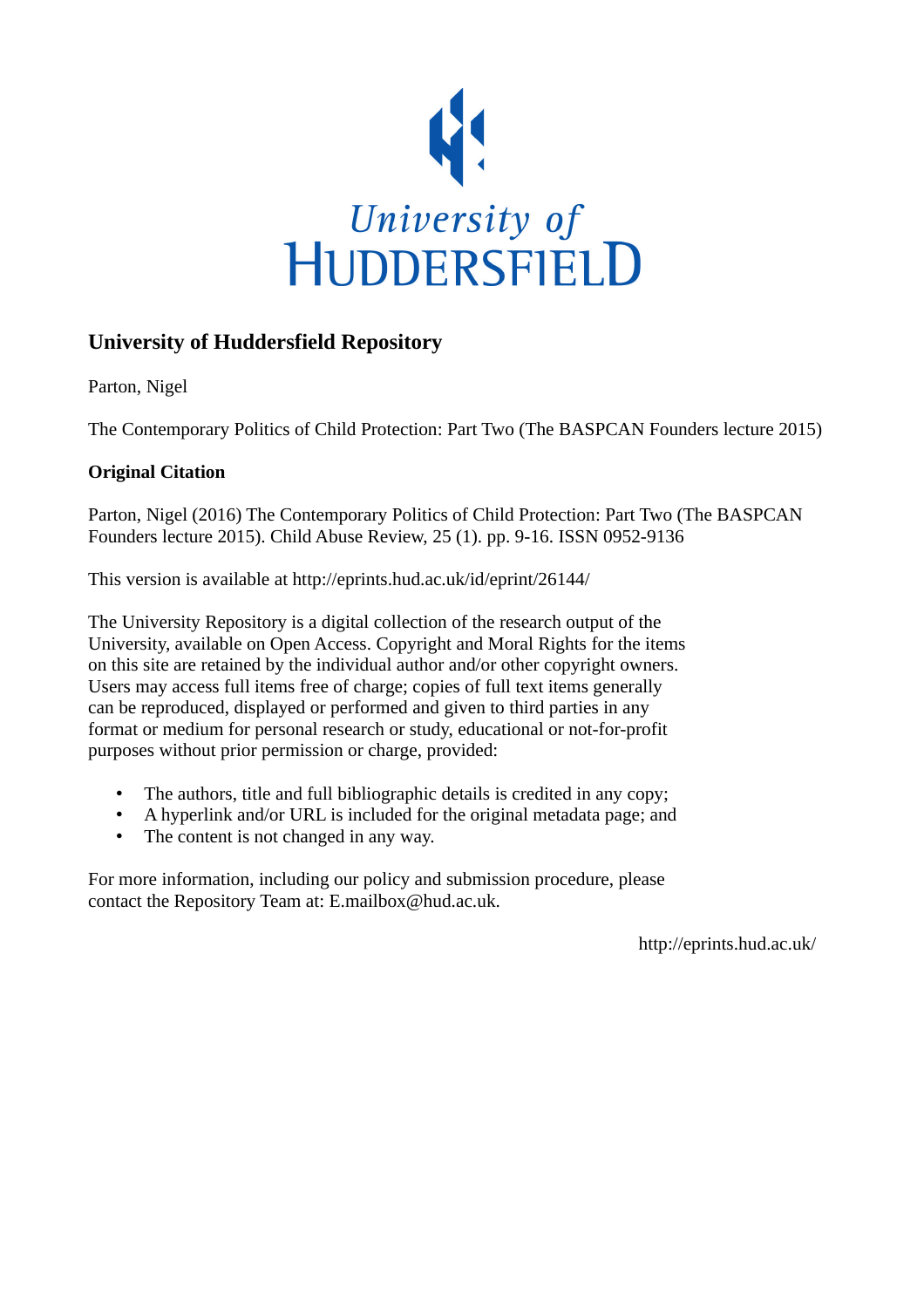## *The Contemporary Politics of Child Protection: Part Two* **(The BASPCAN Founders lecture 2015)**

#### **Author**

Professor Nigel Parton

Professor of Applied Childhood Studies

School of Human and Health Sciences

University of Huddersfield

HD1 3DH

England

[n.parton@hud/ac.uk](mailto:n.parton@hud/ac.uk)

Fax: 01484 473603

Tel (H) 01484 539631

Tel (M) 07794851875

Keywords: policy; politics; child protection

Key Practitioner Messages:

- The changing political contexts are significant for the way practice is and can be carried out
- In many ways developments over the last twenty four years can be seen as a story of growing social awareness and progress rather one of 'blame and failure'.

#### **Abstract**

This paper is based on the Founders lecture of the same title presented at the BASPCAN Congress '*New Directions in Child Protection and Well-being'* in April 2015 in Edinburgh. In a very schematic way it attempts to critically review changes in child protection policies in the UK since the first BASPCAN Congress in 1991. It argues that while there are similarities there are also important differences. The nature of the problems to be addressed has become both broader and more complex and this is reflected in developments in policy and practice. At the same time the challenges for child protection have become increasingly politicised such that the narrative of professional and system failure has become more dominant and pervasive. This has the effect of deflecting political and policy attention from the size and nature of the social problems to be addressed. The paper concludes by considering the most recent developments and their possible impact including the Statutory Independent Inquiry into Child Sexual Abuse chaired by Justice Lowell Goddard.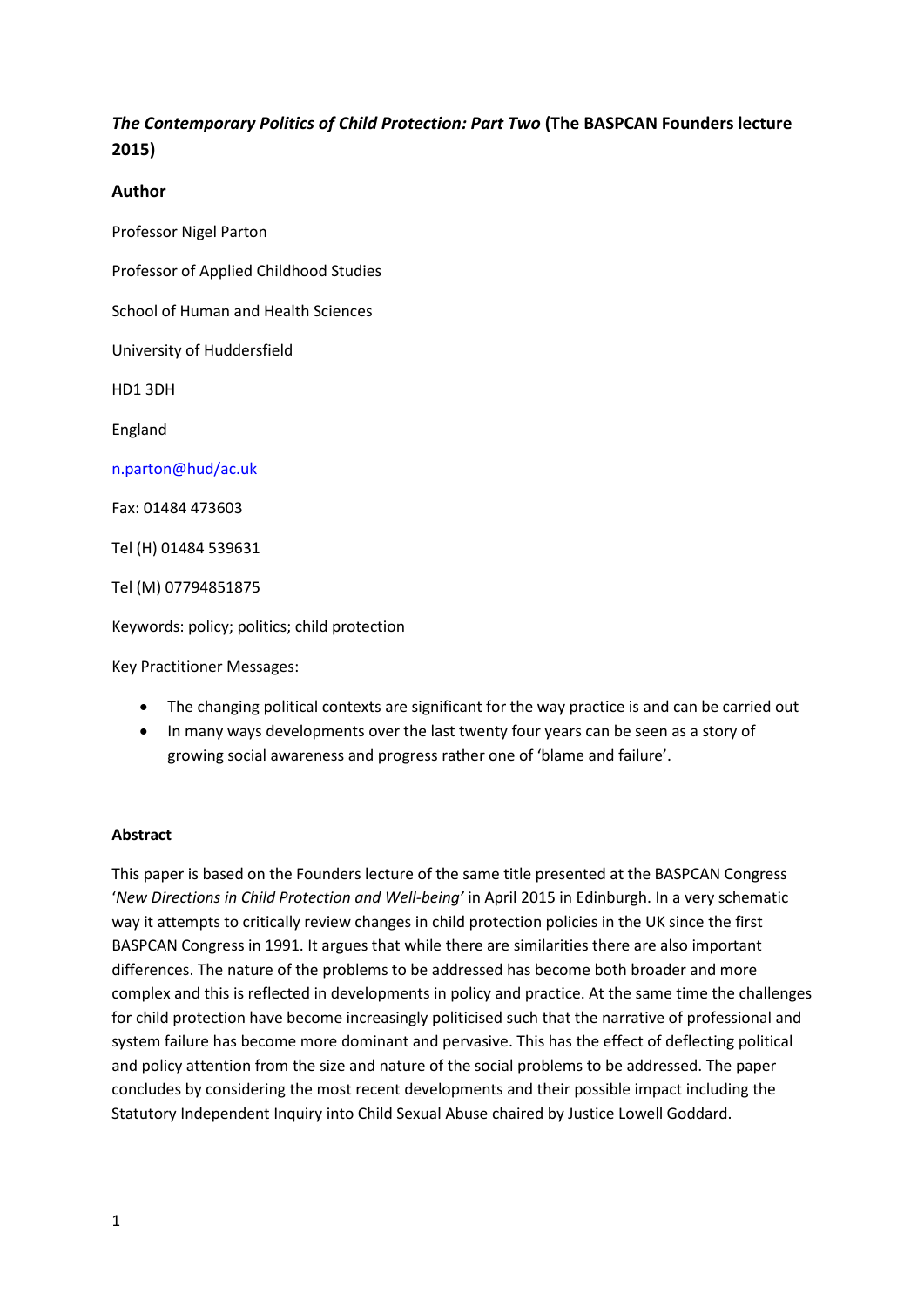#### **The Contemporary Politics of Child Protection: Part Two**

At the first BASPCAN Congress, *'Turning Research into Practice',* in September 1991 I was invited to deliver one of the plenary lectures; this was subsequently published as 'The Contemporary Politics of Child Protection' (Parton, 1992). In this paper I want to consider, in a very schematic way, how issues identified back in 1991 may have changed in the subsequent twenty four years – hence the title of this paper - '*The Contemporary Politics of Child Protection: Part Two'* - which provided the basis for the Founders lecture at the BASPCAN Congress '*New Directions in Child Protection and Well-being'* in Edinburgh in April 2015*.*

The original paper was primarily concerned with analysing the political influences upon and significance of the Children Act 1989, which came into effect in England and Wales in October 1991. What I argued was that the Act, at its heart, attempted to address a problem which had been a major tension for the liberal state since the late nineteenth century, namely: how can we devise a *legal* basis for the power to intervene into the family which does not convert *all* families into clients of the state?

Such a problem is posed by the contradictory demands of, on the one hand, ensuring that the family is experienced by its members as autonomous and the primary sphere for rearing children, while, at the same time, recognising there is a need for intervention in some families where they are seen as failing in this primary task and in context where such laws are supposed to act as the general norms applicable to all.

In that respect the legal and practice arrangements in England seemed to have been failing on both counts during mid/late 1980s. A series of public inquiries into the tragic deaths of a number of children who had been under the care or supervision of the statutory authorities – including Jasmine Beckford, Kimberley Carlile and Tyra Henry – seemed to demonstrate that state agents were intervening 'too little and too late' and hence failing to protect children from serious harm and death. However, the public inquiry into events in Cleveland in the North East of England in the summer of 1988 – where 121 children had been put on 'place of safety orders' as a result of apparently dubious allegations of sexual abuse – also suggested that state agents were intervening 'too early and too much'.

The Children Act 1989 was thus centrally concerned with trying to establish a new set of balances between the state and the family in the care and protection of children. I argued (Parton, 1992) that the idea of child protection at that time, in the early 1990s, was essentially concerned with *both* the protection of children from 'significant harm' in the family *and also* the protection of the family from unwarrantable and inappropriate state interventions. Crucially the focus of law, policy and practice was how we could best address the abuse of children *within* the family and the primary concerns were physical and sexual abuse.

While the Children Act 1989 only applied to England and Wales and the legal and policy contexts were somewhat different in Northern Ireland and Scotland, similar legislation followed in both jurisdictions in the form of: the Children (Northern Ireland) Order 1995; and the Children (Scotland Act) 1995.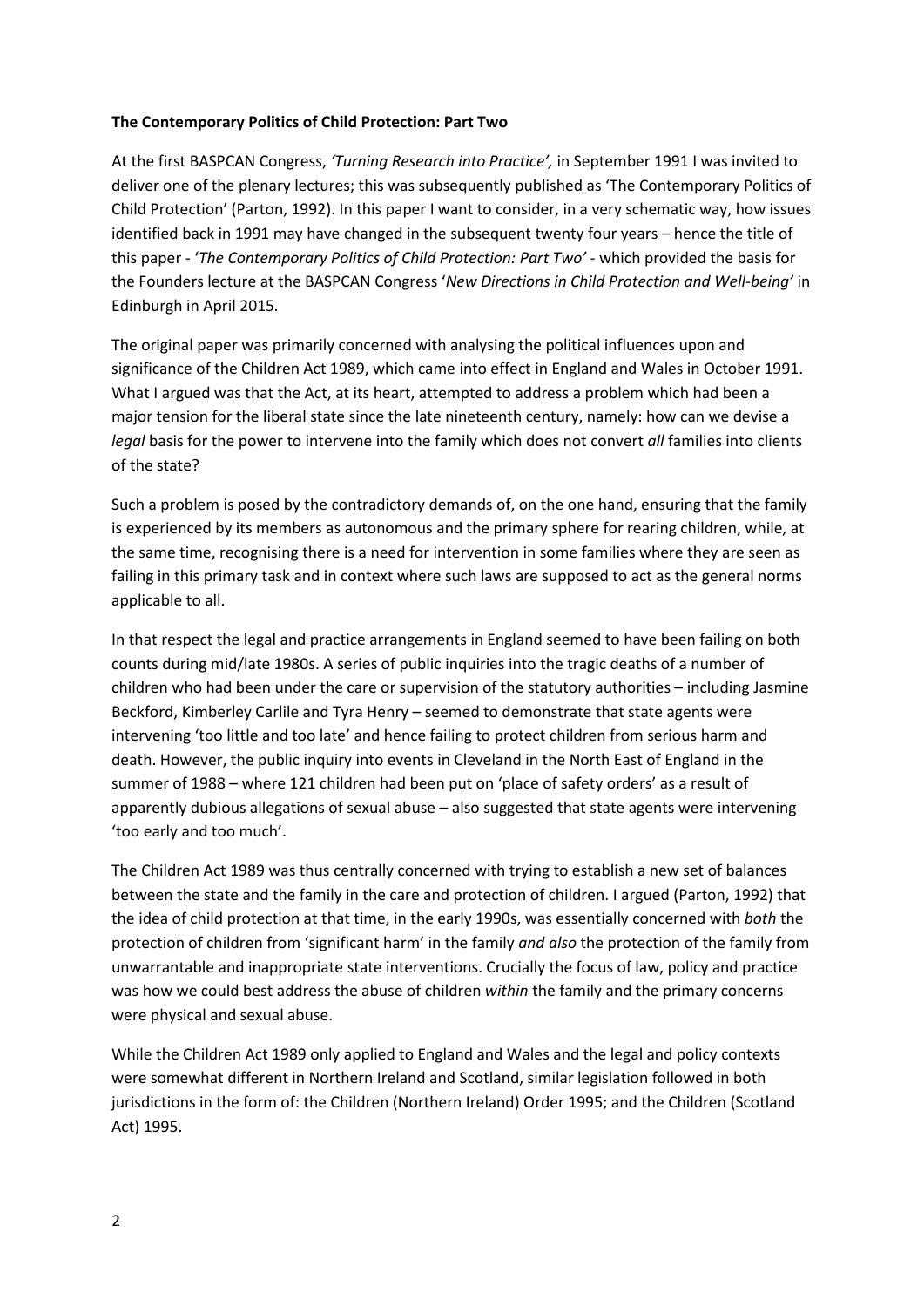#### **Developments since 1991: Broadening and Increased Complexity**

However, the early 1990s saw the emergence of a range of new concerns which could be seen to be much more related to *extra-familial abuse* rather than *intra-familial abuse* in a variety of institutional and community settings. While there were numerous incidents or cases prior to the 1990s rarely did these receive wide publicity and any serious political response; this began to change significantly from the early 1990s onwards. Concerns about 'ritual', 'organised' and 'institutional' abuse began to receive increased public and media attention particularly with events in Orkneys in February 1991 (Clyde, 1992) together with high profile police and social services investigations in Canterbury, Manchester, Merseyside, Humberside, Nottingham and Rochdale. As the 1990s progressed the focus of concern shifted from the *physical abuse* of children in residential care to *sexual abuse* in residential care and there were a series of scandals which went back to events in the 1970s and 80s. There were inquiries and investigations in all parts of the UK but it was the growing and widening of concerns in North Wales and Merseyside which provided the on-going and increasingly challenging backcloth to developments, leading to the establishment of the tribunal of inquiry established by the Prime Minister, John Major, in 1996 but which was not published until 2000 (Waterhouse, 2000).

Also during the 1990s there was a growing number of scandals about the physical and sexual abuse of children in a variety of different institutional and community settings including: churches and religious organisations; schools and day care centres; sports clubs; and a range of other child and youth groups. Increasingly it seemed that any setting where adults came into contact with children and young people was seen as a possible site where abuse might take place. In the process the idea of 'the paedophile' was transformed into one of the most terrifying threats of contemporary times and became a central focus for the emerging public protection agendas concerned with identifying and managing actual and potential violent and sex offenders in the community.

The opening years of the twenty first century were marked by two major scandals: the murder of Sarah Payne by Roy Whiting in July 2000 in Sussex in the south of England and the subsequent *News of the World* newspaper campaign to establish a *Sarah's Law*; and the murder of Jessica Chapman and Holly Wells in August 2002 in Soham, Cambridgeshire in the east of England by Ian Huntley. They helped usher in major changes in public protection policy and practice (Parton, 2006, chapter 7) including: the way actual and potential abusers were monitored and managed in the community; and strengthening the systems for, what are now called, systems for the 'disclosure and barring' of staff and volunteers who come into contact with children and young people as part of their work.

The period since the early 1990s can be seen to reflect both a *broadening* and an *increasing complexity* in policy and practice. This not only reflects the fact that we are now focused on *extrafamilial* abuse as well as *intra-familial* abuse but also by a number of other significant developments. In particular what is seen as an increased 'knowledge' about what causes harm to children and young people and the different forms that maltreatment might take. Significant developments include:

- An increasing focus on the full range of the life-course from pre-birth to young adulthood, particularly as the dangers of child neglect in the early months of life and its impact on the brain and child development have received considerable attention;
- The recognition that young people themselves, as well as adults, can perpetrate abuse;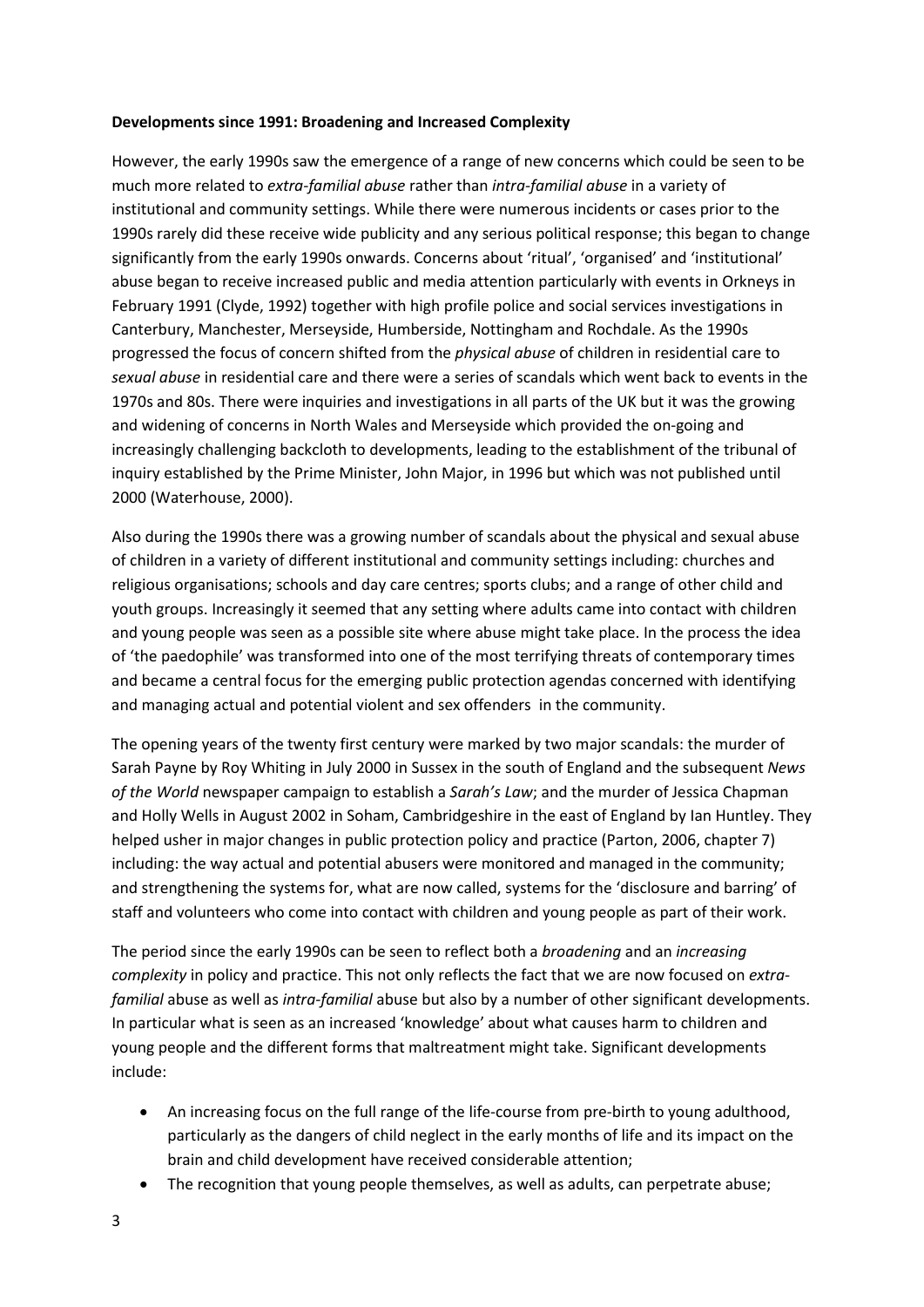- The growth of new dangers including those related to the internet and a range of forms of social media and, most recently, the dangers of 'radicalisation';
- The identification of new forms of abuse which include female genital mutilation, forced marriage and child sexual exploitation.

As a consequence, while the more forensic notions of child protection are perhaps stronger than ever, this is now located in the much broader concept of 'safeguarding and promoting the welfare of the child'. Rather than only being concerned with protecting children and young people from 'significant harm' the concern now is also with trying to ensure that their overall health and development is enhanced to the full.

Even though local authority children's services continue to be seen to play the key role in day to day practice, the 'net of responsibility' has been cast much wider and is seen as 'everyone's business' with education and health professionals and, increasingly, the police seen to play key roles. In the process the number of systems operating under the rubric of child protection has multiplied considerably and now includes criminal justice, public protection and disclosure and barring, and covers the whole range of statutory, voluntary and private settings where adults might come into contact with children and young people.

It is not surprising, therefore, that official government guidance has expanded considerably during the period. For example in England and Wales back in 1991 *Working Together* (Home Office et al, 1991) was sixty pages long with nine appendices covering another sixty six pages. By 2015 the most recent edition of *Working Together* (HM Government, 2015) had expanded to over 3,600 pages in length. For while, following a major government initiative in 2013 to reduce the size of the guidance, the main part of the guidance was kept to 109 pages and had just three appendices, the third appendix had forty eight internet links to 'supplementary guidance on particular safeguarding issues' and these totalled over 3,500 pages.

Recent years have also witnessed the emergence of new types of scandal, often historical in nature, and which have included the abusive and exploitative behaviour of a series of high profile celebrities, most infamous of which is probably the late Jimmy Savile, and a number of members of 'the establishment'. In the process a number of long standing and respected institutions, such as the BBC, a number of major hospitals and parliament itself have come under the spotlight with wide-ranging consequences.

This led, eventually, in February 2015, to the Home Secretary setting up the *Statutory Independent Inquiry into Child Sexual Abuse,* chaired by Justice Lowell Goddard from New Zealand. It is planned that the inquiry will share information with a number of similar inquiries being carried out in other parts of the UK, namely: the Hart Inquiry in Northern Ireland; the Independent Jersey Care Inquiry; and the inquiry being established by the Scottish Government.

When the Home Secretary announced the Goddard Inquiry she said that survivors had been instrumental in its establishment and that they must have a strong voice in it where the purpose is:

*'To consider the extent to which the State and non-State institutions have failed in their duty to protect children from sexual abuse and exploitation; to consider the extent to which those failings have since been addressed; to identify further action needed to address any failings identified; to*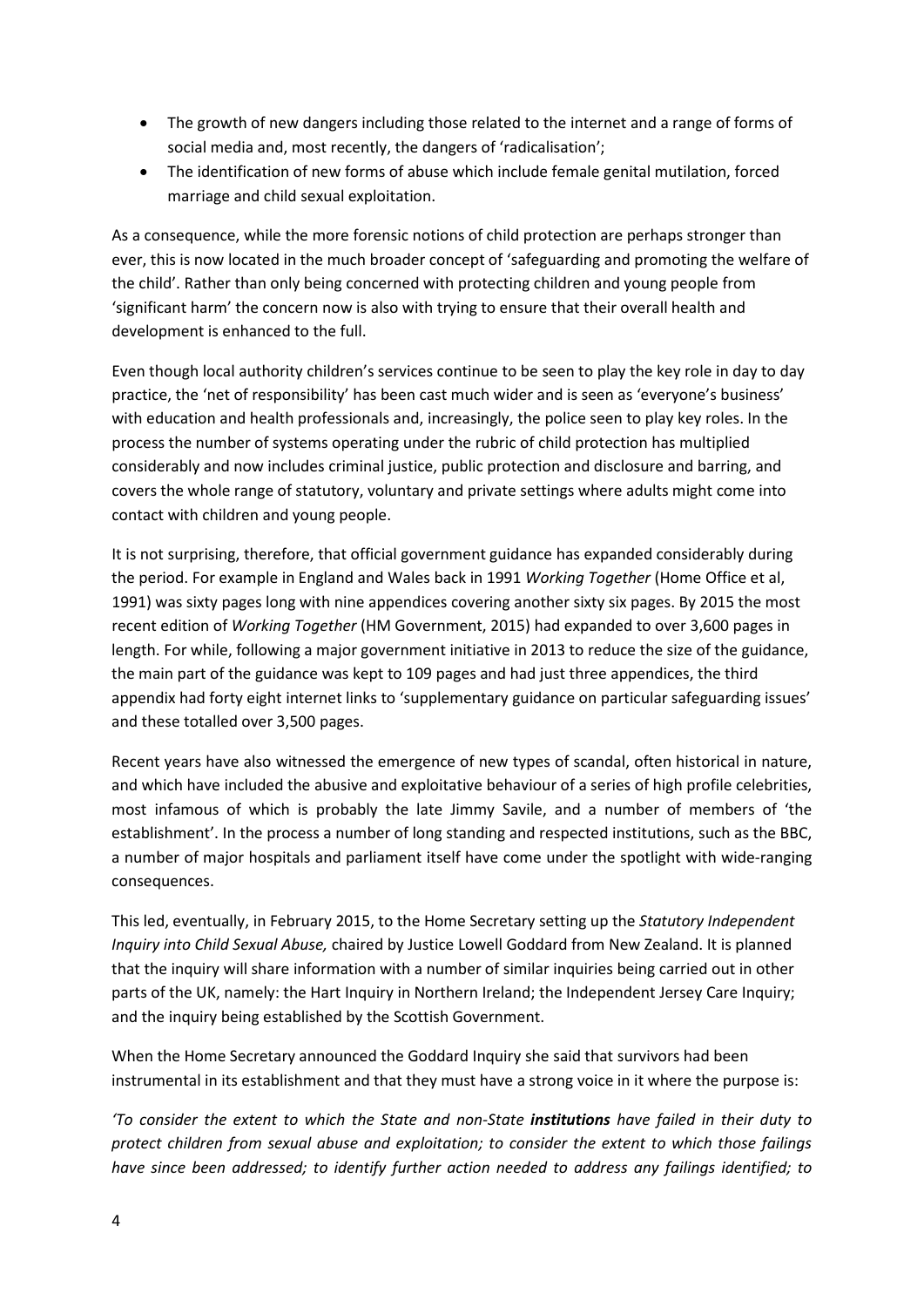*consider the steps which it is necessary for State and non-State institutions to take in order to protect children from abuse in the future; and to publish a report with recommendations' (emphasis added)*

The focus of the inquiry is State and non-State *institutions*, a rather different focus and rationale to the concerns which informed the introduction of the Children Act back in 1991.

#### **A Politicised Narrative of Blame and Failure**

Over the last twenty four years debates about child protection have become increasingly emotionally charged and politicised. It isn't simply that developments have been characterised by scandal but that these scandals have become something of a proxy for much wider political debates about a range of issues concerned with the work and organisation of a variety of health, welfare and criminal justice agencies – particularly social work and more recently the police – and the direction of social and public policy and services more generally. Child abuse scandals have been explicitly linked to and used as vehicles for bringing about major policy changes well beyond the more specific concerns of child protection (see Parton 2014 particularly chapters 4 and 5).

For example, the *Every Child Matters* changes introduced by the New Labour Government of Tony Blair in England after the passage of the Children Act in November 2004 were said to be the government's response to the public inquiry in the death of Victoria Climbie' in 2000 and the report by Lord Laming in 2003. However, it was clear that the scandal was used by the government as a vehicle for bringing about much wider changes to the organisation of children's services at both the central and local government level and which had been clearly indicated in the Public Spending Review of 2002.

Similarly in late 2008 the cases of Baby Peter Connolly and Shannon Matthews were explicitly used by the Conservative Party as clear examples of 'the broken society' and providing clear evidence of the failures of the changes introduced by *Every Child Matters* and more fundamental problems with New Labour social policy reforms. In many respects the Conservative Party's policies for the reform of welfare when it came into the coalition government in 2010 can be seen to have been forged in the immediate fallout from the child abuse scandals of late 2008/early 2009.

The third example I will give to illustrate the key political implications of child abuse scandals relates to the recent furore about failures to protect young people from child sexual exploitation. One of the key findings of the Jay inquiry into child sexual exploitation in Rotherham (Jay 2014) was that approximately 1,400 children had been sexually exploited and that just over a third had, at some point, been known to the services because of child protection and neglect concerns. By implication the local authority had missed clear opportunities to protect these children. Then in February, following the publication of an inspection by Louise Casey, the then Minister for Communities, Eric Pickles, announced that he was sending in a team of five commissioners to take on all of the executive functions of the council.

Prior to this in a letter to the leaders of all local authorities in England on 24 September 2014, Eric Pickles together with Nicky Morgan, the Minister for Education, asked them to read the Jay Report and to 'consider whether you have adequate measures in place to ensure *you cannot be accused of similar failings'* (emphasis added), thus clearly reinforcing the dominant political narrative of 'blame and failure' of child protection services (Parton 1986).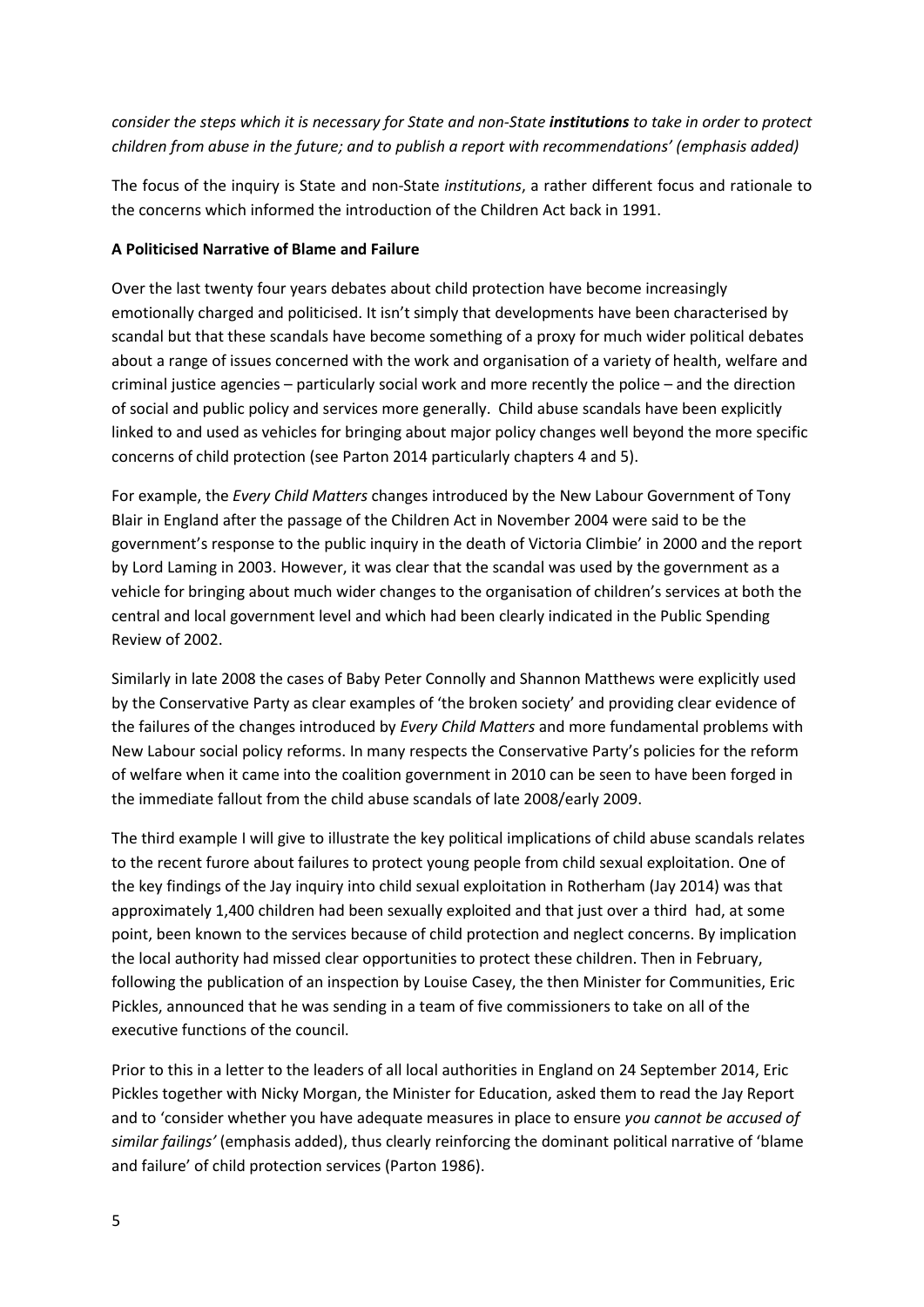A little later in the covering letter to the local authority leaders it was made quite plain what was seen as the key role of local authorities in relation to children:

'*We cannot undo the permanent harm that these children have suffered. But we can and should take steps to ensure that this never happens again and make sure that local authorities deliver on their essential duty to protect vulnerable children'* (emphasis added)

This 'essential duty' for local authorities 'to protect vulnerable children' was clearly very different to what they were required to do as part of the New Labour government's *Every Child Matters*  programme for change and very different to the emphasis of the Scottish Nationalist government policy initiative in Scotland of *Getting it Right for Every Child* (GIRFEC) which has now been reinforced with the passage of the Children and Young Peoples (Scotland) Act 2014. There was a clear shift in policy focus in England from 'every child' to the 'vulnerable child'.

#### **Conclusions**

Clearly there have been enormous changes in the way child maltreatment is understood and responded to over the past twenty four years and there have been considerable changes in child protection policy and practice. In many respects these developments could be seen as reflecting a growing social and political awareness of the nature, size and complexity of the social problem of child maltreatment and the major challenges it poses for policy and practice. It could be seen as a story of progress and growing social awareness and to mirror the hopes and aspirations of Henry Kempe when he spoke at the Congress of the International Society for the Prevention of Child Abuse and Neglect in London in 1976 (Kempe 1978). He looked forward to a time: when we would have moved from a closed system of child protection to a more open system involving many professions and the public at large; when we would pay serious attention to the plight of the sexually abused child; that there would be an understanding that institutional abuse could be very harmful; and that children's rights would be taken seriously and placed at the centre of policy and practice. Clearly none of these developments have been straightforward and continue to be a major challenge requiring considerable work and investment. However, rather than a narrative of progress and hope the dominant political narrative has been one of 'blame and failure' (Parton 1996). Rather than giving credit for the progress that has been made, while identifying what still needs to be done, the overriding narrative is one of blaming professionals for failing to prevent maltreatment.

Ever since the public, political and media outcry in 1973 following the tragic death of Maria Colwell the focus in England has been on the failures of child protection systems and the in-competencies and gross negligence of professionals, particularly social workers. In many respects this narrative of blame and failure has become much stronger and more pervasive in recent years and is now also directed at health and education professionals, police officers, senior managers and local authority politicians.

However, there is something of a conundrum evident here in that it seems that a major factor in the growing public, social and political awareness of child maltreatment over the last forty years in England and the UK more generally has been the regular and high profile exposure of professional and organisational failure. It seems that a dominant narrative of blame and failure begets a growing awareness of the nature and impact of child maltreatments; while, at the same time, a growing social awareness of the nature and impact of child maltreatment begets a narrative of blame and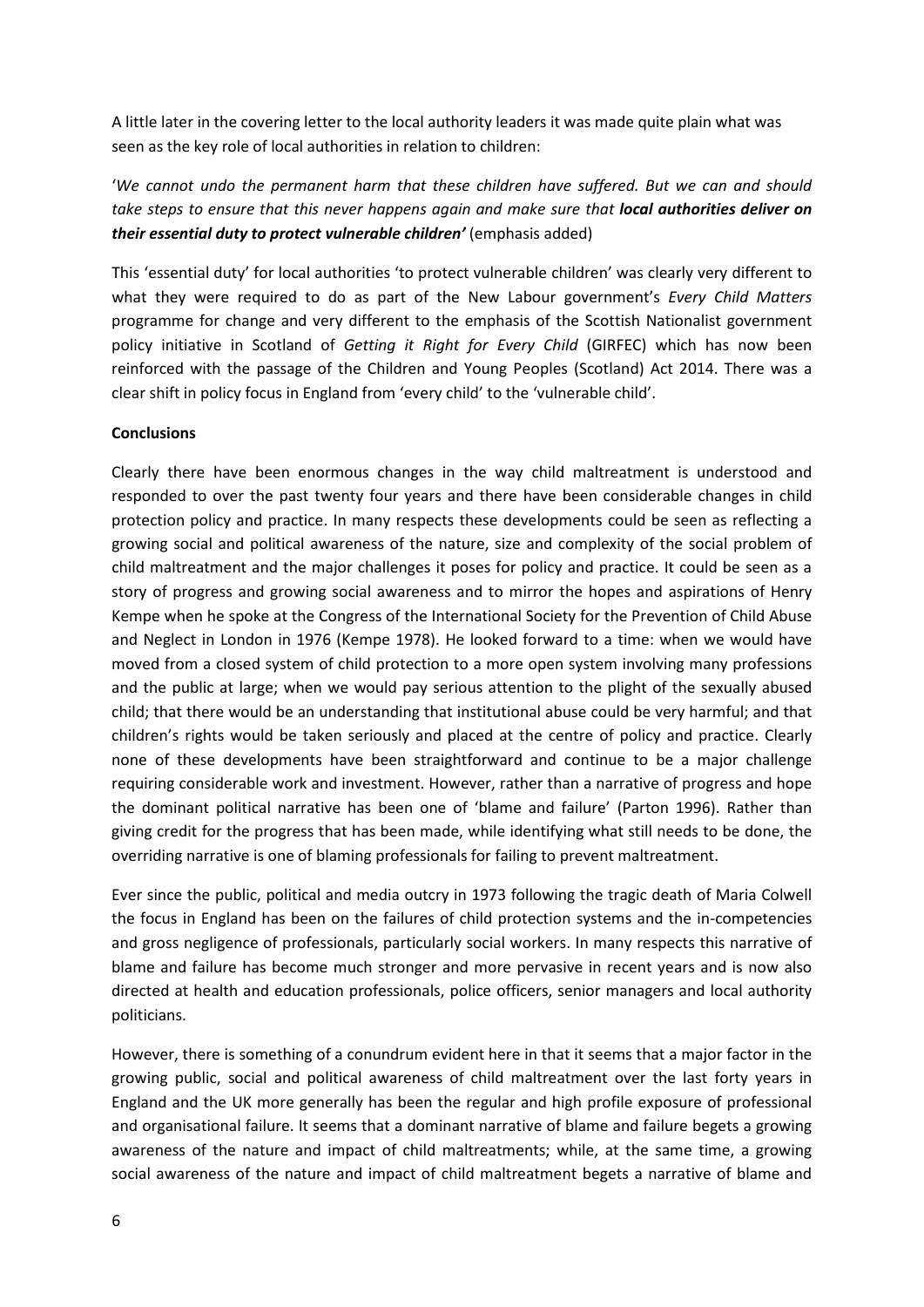failure. Clearly the roles of the media – now social media as well as traditional print and electronic media – and high profile public inquiries and, more recently, serious case reviews and other reports have been central to this.

However, there is a real danger in always discussing the nature of child maltreatment and developing public policy responses through the lens of scandal, blame and failure. We can almost be seen to be promulgating the view that child maltreatment is caused by the failures of child protection professionals and systems. The scandal-driven politics of child protection encourages a narrow view of what is at stake in trying to address the social problem of child maltreatment. Discussions of how public policy should be reformed are largely disconnected from any wider appreciation of what harms children, how their welfare and well-being might be improved, and how such issues are related to wider social and economic factors and structures.

At a minimum it fails to address the key challenge what all prevalence studies demonstrate, that the prevalence of child maltreatment is much greater than the number of cases that ever become known to the official statutory agencies in the order of a factor of between eight and ten to one. Child maltreatment is a major social problem and needs to be treated as such.

Currently it seems we might be witnessing something of a revision to this dominant narrative in that the voice of the 'survivor' has begun to be heard and has been placed more centrally. However, these are very early days to assess how such a development may impact on debates and how the problems to be addressed may be understood and explained. But I think that the way the Goddard Inquiry unfolds and how this is reported could well prove important to how policy and practice agendas are framed over the next few years. We might anticipate that one of the impacts of the Inquiry will be to further extend the public, social and political debate and understanding of child maltreatment, particularly sexual abuse and child sexual exploitation. However, while the Inquiry also provides an opportunity of moving beyond the dominant narrative of blame and failure my concern is that it may have the effect of strengthening the narrative even further.

#### **References**

Clyde, J. 1992. *The Report of the Inquiry into the Removal of Children from Orkney in February 1991.*  Edinburgh: HMSO.

H.M. Government. 2015. *Working Together to Safeguard Children: a guide to inter-agency working to safeguard and promote the welfare of children*. London: Department for Education

Home Office et al. 1991. *Working Together under the Children Act 1989: A guide to arrangements for inter-agency co-operation for the protection of children from abuse.* London: HMSO

Jay, A. 2014. *Independent Inquiry into Child Sexual Exploitation in Rotherham, 1997-2013.*  Rotherham: Rotherham MBC.

Kempe, H. 1978. 'Recent Developments in the Field of Child Abuse', *Child Abuse and Neglect,* 2(4), pp261-267

Parton, N. 1986. 'Child Abuse and Social Policy: A Tale of Blame and Failure', *Social Studies Review,*  2(1), pp23-28